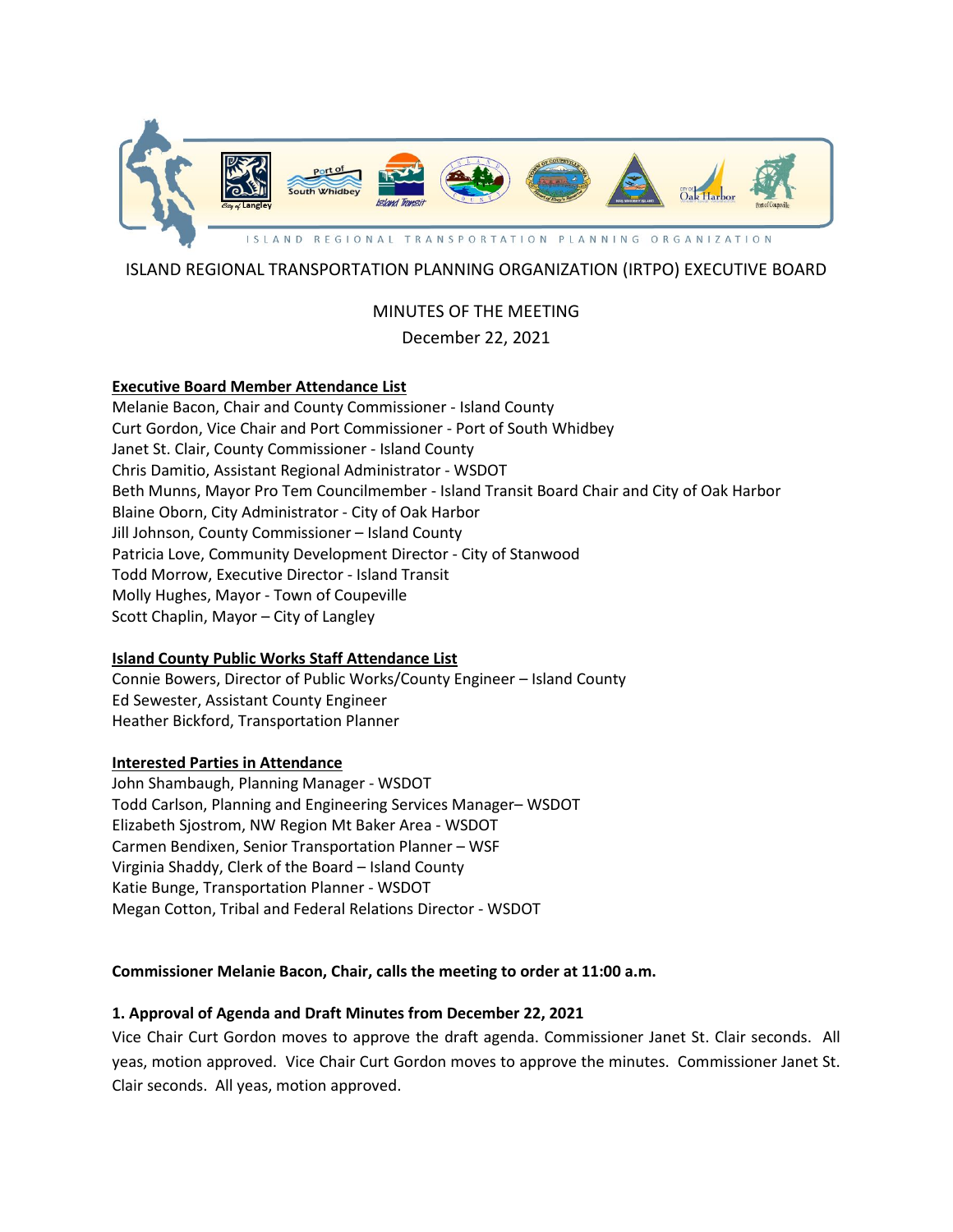#### **2. Infrastructure Investments and Jobs Act (IIJA) PowerPoint**

WSDOT Tribal and Federal Relations Director, Megan Cotton presents the Executive Board with a PowerPoint summary on the IIJA. The new Act includes an estimated \$550 billion in new funding nationwide with an estimated \$5.443 billion in federal-aid highway funding and \$1.79 billion in Transit funding coming will to Washington State. This is a re-authorization of federal funding 50% over what the State usually gets. But we won't see this money for quite some time because it still needs to go through the federal process of appropriations. It's also not decided *how* the money will flow to us yet. But there will be money for ports, transit, carbon reduction, air quality, transportation resiliency, ferries, bike and pedestrian programs, Intelligent Transportation Systems, traffic control, street lighting, rail, roads and bridges, as well as broadband and water. Many of these will be funded through new programs. Under IIJA, there are three programs that require sub-allocation to local governments: Surface Transportation Block Programs, the planning funds for MPO's and the Carbon Reduction Program.

*Question:* How does the Deception Pass Bridge rate in the State's bridge system?

*Answer from WSDOT:* The funding for the preservation of the bridge, which is the project we've been doing for the last two years, has come from a mix of state and federal money. The federal money came from the National Highway Performance Program. The bridge is on the Highway of State Significance, the National Highway System, and the Strategic Highway Network because of NAS Whidbey. It's as high in priority as you get for a bridge.

*Question:* What does eligible corridors mean [in the Electric Vehicle Charging Infrastructure Program]? *Answer from WSDOT:* These are the corridors the feds have approved first for electric charging facilities.

*Question:* Is the \$250 million electric or low-emitting ferries a national or state total? *Answer from WSDOT:* National, spread out over five years.

*Question:* The National Culvert Removal, Replacement and Restoration Program. Will the bulk of that money be directed towards Washington State because of our programs and the lawsuit? *Answer from WSDOT:* There is language in there that particularly suits our program, but it's not specific to one State DOT or entities under a federal injunction. But this has been the program most people seem interested in! We are going to put forth a bundle of culverts and see what kind of partnerships we can get and maximize funding for WA State. No other state has a program as robust as ours.

## **3. Executive Board Meetings – Housekeeping**

- *New length of 90 minutes:* Approved
- *New start time:* Approved 10:00 11:30 a.m.
- *Approval of 2022 meeting schedule:* Dates approved, the time will change to reflect the new start and end times.

Commissioner Janet St. Clair moves to approve all items. Vice Chair Curt Gordon seconds. All yeas, motion approved.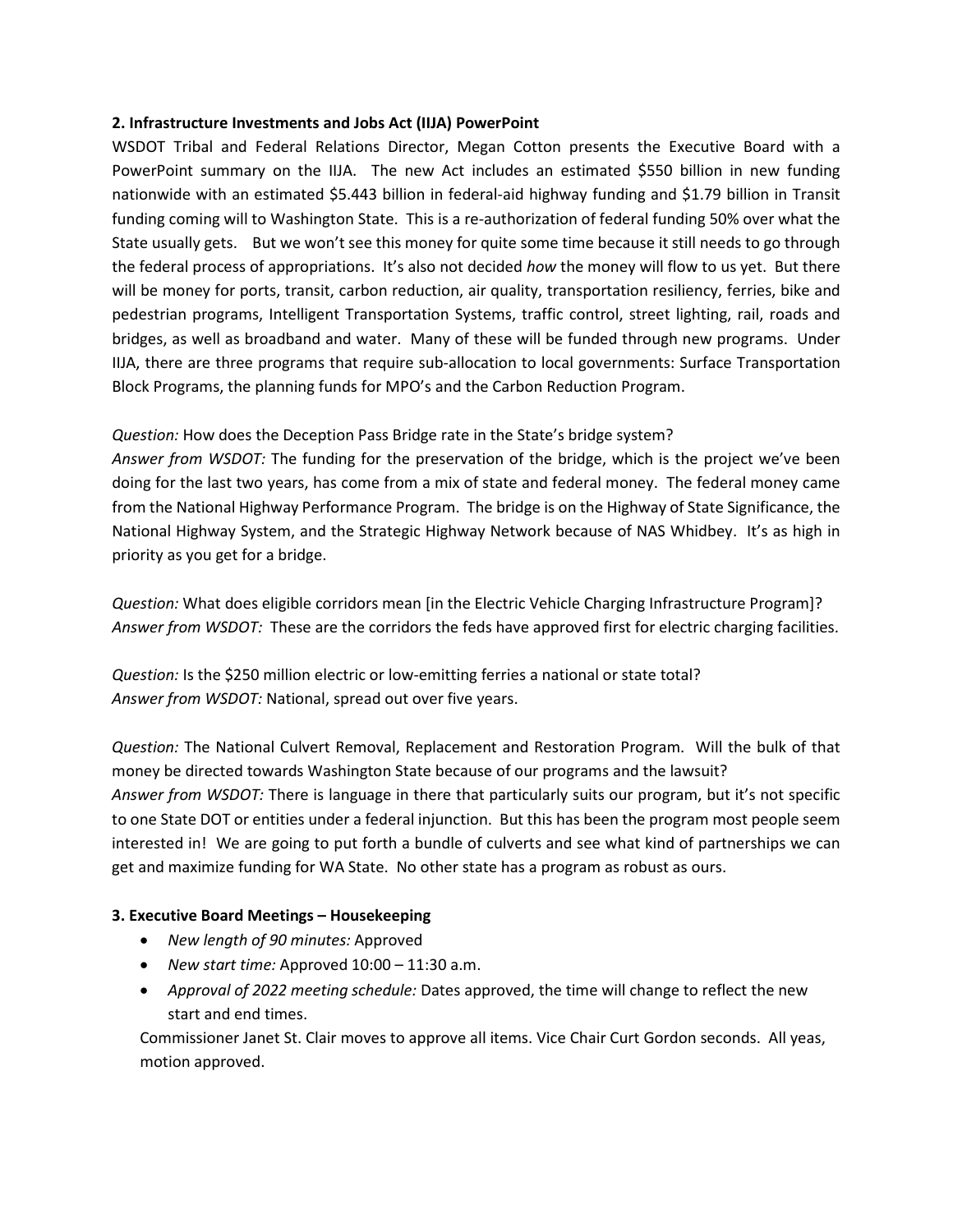#### **4. RTP/HSTP Consultant Update**

*Heather Bickford, Transportation Planner:* We went out to ad for a combined update for our Regional Transportation Plan and Human Services Transportation Plan and only received one proposal from Fehr & Peers with Susan Driver as the Project Manager. Because these updates are federally funded, we will need to go back out to ad to see if we can get additional proposals. There was also an ethics question whether Susan Driver could be part of the consultant team because she was employed by Island County less than two years ago. According to the IRTPO Ethics Bylaws, we are to meet or exceed RCW 42.52 [see: [https://apps.leg.wa.gov/RCW/default.aspx?cite=42.52.080\]](https://apps.leg.wa.gov/RCW/default.aspx?cite=42.52.080), so that may be an issue. But by going out to get additional proposals, would we be able to bypass the ethics issue? *Vice Chair, Curt Gordon:* I don't understand how that would solve the immediate ethics issue. *John Shambaugh, WSDOT:* Gabe Philips said it was really up to the IRTPO to determine whether it's an ethics issue or not. WSDOT is not saying yes or no, they're just saying it should be considered. By going out to ad again, you may get multiple proposals, but you also may get the same firm. So it's your decision to make whether this is an issue. *Commissioner Jill Johnson:* Check with the Prosecuting Attorney, get an interpretation, and he'll tell us if we're good to go or if we have a problem. That phone call is our safest next step. *Curt Gordon:* I agree, let's do both. Let's go out to ad again and get an opinion from the P.A.'s Office.

#### **5. Member Roundtable**

*Curt Gordon, Commissioner - Port of South Whidbey:* We met with Rick Larsen and talked about all the infrastructure bills coming through and how we might find funding, and one of the best places will be right here through the IRTPO.

*Molly Hughes, Mayor – Town of Coupeville*: We're going to buy and install two chargers for the Town in the first quarter of next year [2022].

*Todd Morrow, Executive Director - Island Transit:* Next month our Board of Directors will be introduced to different options of service improvements, then we'll be shopping them around to the public, but our Board will make the final decision on what services should improve. After that's done, we'll undertake our zero emissions feasibility analysis that will produce our fleet transition plan.

*Blaine Oborn, City Administrator - City of Oak Harbor:* 7th Avenue is continuing to progress in the design phase, and we're looking to expand it a bit. We're adding a left turn lane and a possible roundabout. Alex Warner, our City Engineer, reached out about additional funding, and we appreciate the help and support we got. Our other projects are also moving ahead.

*Carmen Bendixen, Senior Transportation Planner – WSF:* We're working on trying to restore all our ferry service, so stay tuned!

#### **Chair Melanie Bacon adjourns the meeting at 12:00 p.m.**

#### *Next Meeting: January 26, 2022*